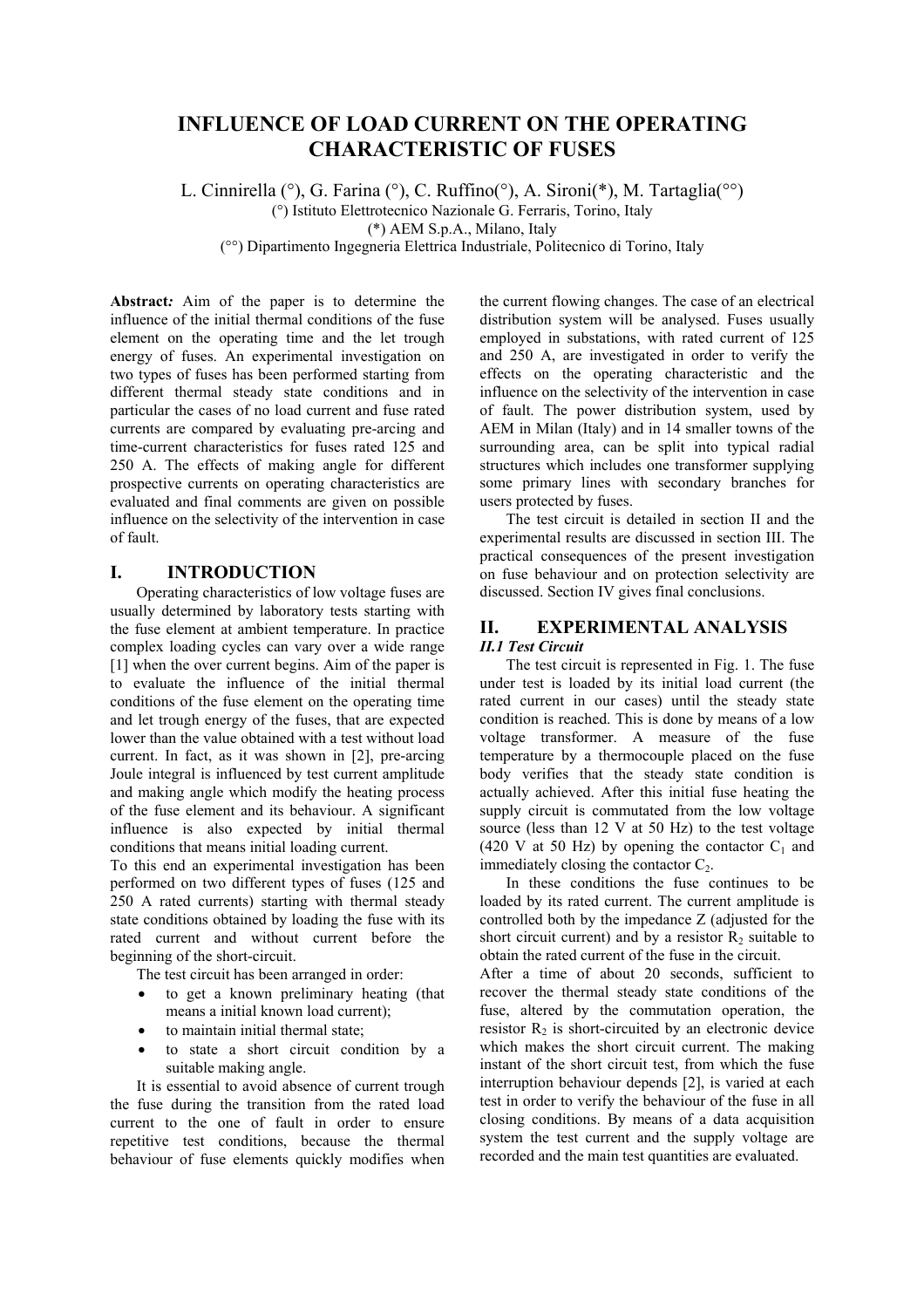

*Fig. 1 Test circuit* 



*Fig. 2 Currents and voltages on a hot 250 A fuse tested at 15 kA*.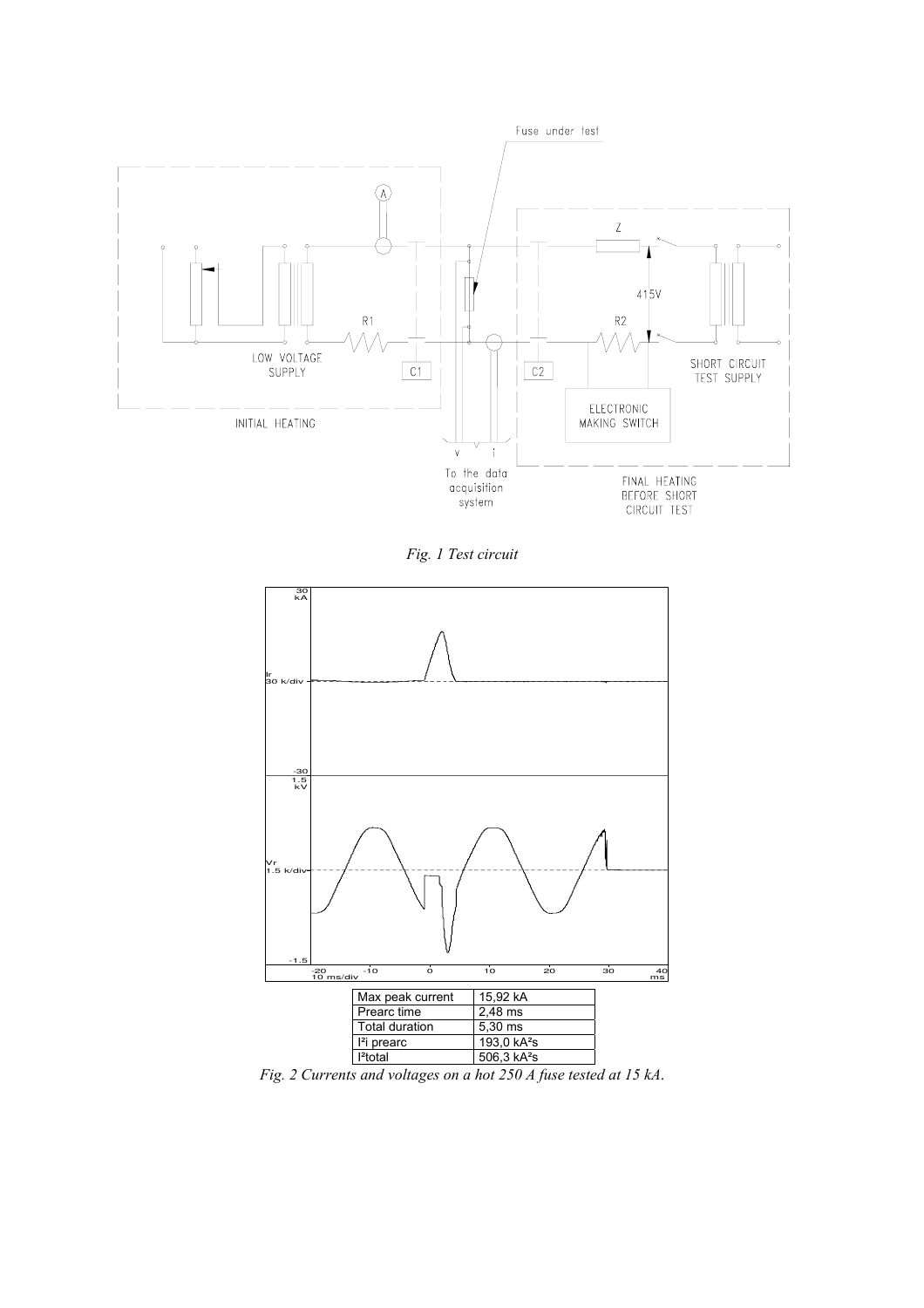

*Fig. 3 Currents and voltages on a cold 250 A fuse tested at 15 kA*.

The tests have been repeated also without the pre-heating of the fuse before the short-circuit test. In these cases the contactor  $C_2$  is always kept closed and the resistor  $R_2$  is excluded from the test circuit.

#### *II.2 Test conditions*

The analysis has been applied to fuse types most frequently used by AEM in the distribution network of Milan. In particular two values of rated currents are considered: 250 A and 125 A. Usually fuses having 250 A protect main low voltage distribution lines and these lines frequently supply secondary lines with 125 A fuses at their starting points. The fault current examined have been 5, 10 e 15 kA with a power factor equal to 0,2.

The initial load conditions compared are the case of rated current and the one of no load . The fuse behaviour is analysed by recording test current and voltage and evaluating pre-arcing, total Joule integrals and arc energy.

### **III. RESULTS**

Some typical test results are reported in Fig. 2 and 3. In particular Fig. 2 shows fuse voltage and currents for the 250 A fuse tested at 15 kA with initial load current equal to the fuse rated current; approximately 1 h is needed to reach the thermal steady state.

Fig. 3 includes plots of current and voltage of a fuse tested at 15 kA when the short circuit test starts without initial load and with the fuse at ambient temperature.

The recorded voltage is the supply one.

Of course some differences are found in waveforms of currents and voltages because of the effects of initial load on the pre-arcing and total Joule integral. As well known and justified in [2] prearcing and total Joule integral are influenced by making angle which modifies current waveform and this effect is more evident in the cases of relatively low short circuit currents.

This phenomenon, during the pre-arcing time, seems due mainly to the thermal conduction along fuse element and fuse terminals, being very low the heat transferred to the sand for short time as those we are considering. Therefore the initial load modifies the initial thermal state of fuse elements and it causes a reduction of pre-arcing Joule integral. As a consequence of the different starting instant of the arc, also arcing and consequently total Joule integrals change.

The results are reported in the following figures 4, 5, 6, 7, 8 and 9 which report the results obtained for the two sizes of fuses with 3 values of short circuit current.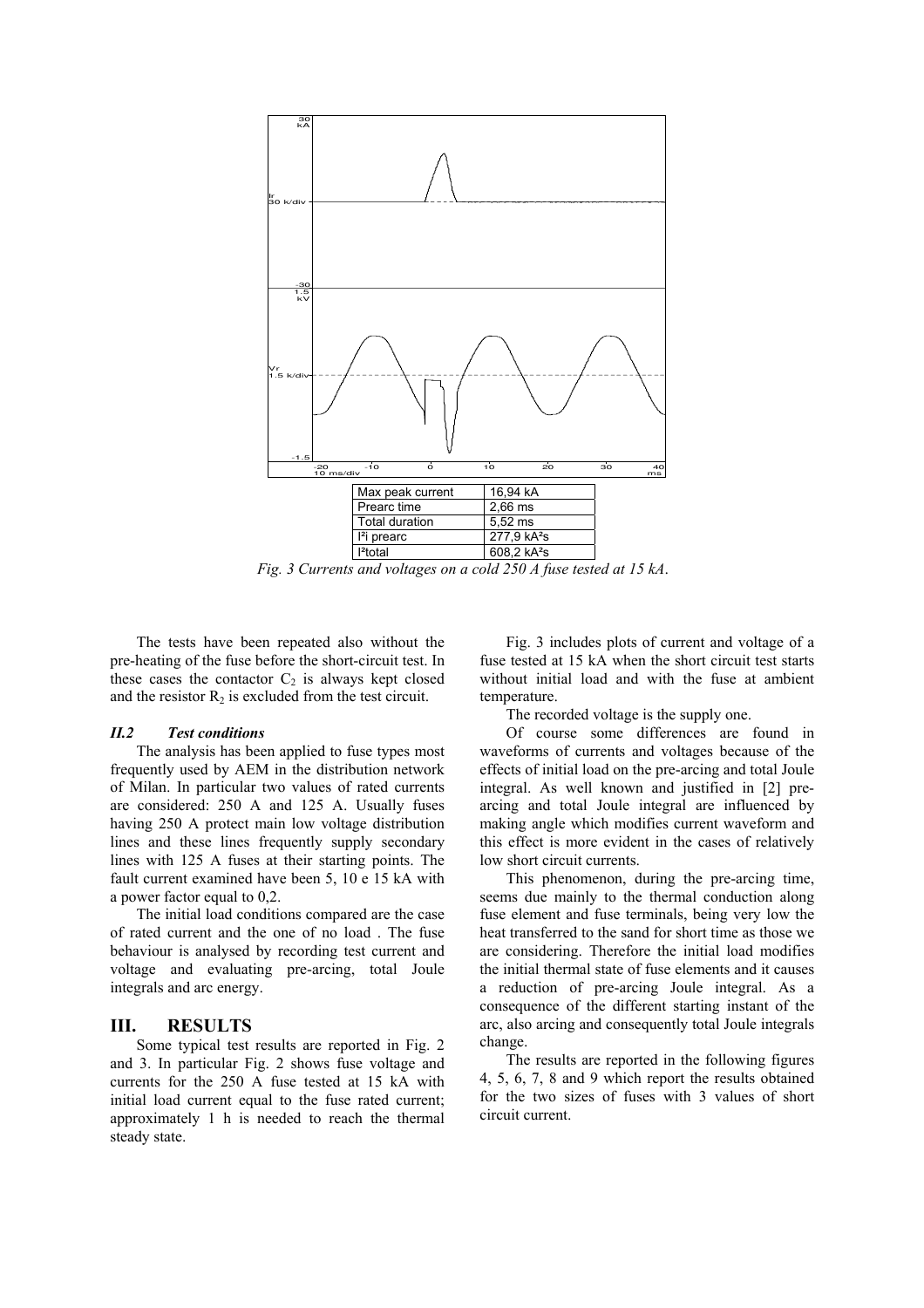

*Fig. 4 Joule integrals for a 125 A fuse at 5 kA* 



*Fig. 5 Joule integrals for a 125 A fuse at 10 kA* 



*Fig. 6 Joule integrals for a 125 A fuse at 15 kA* 



*Fig. 7 Joule integrals for a 250 A fuse at 5 kA*